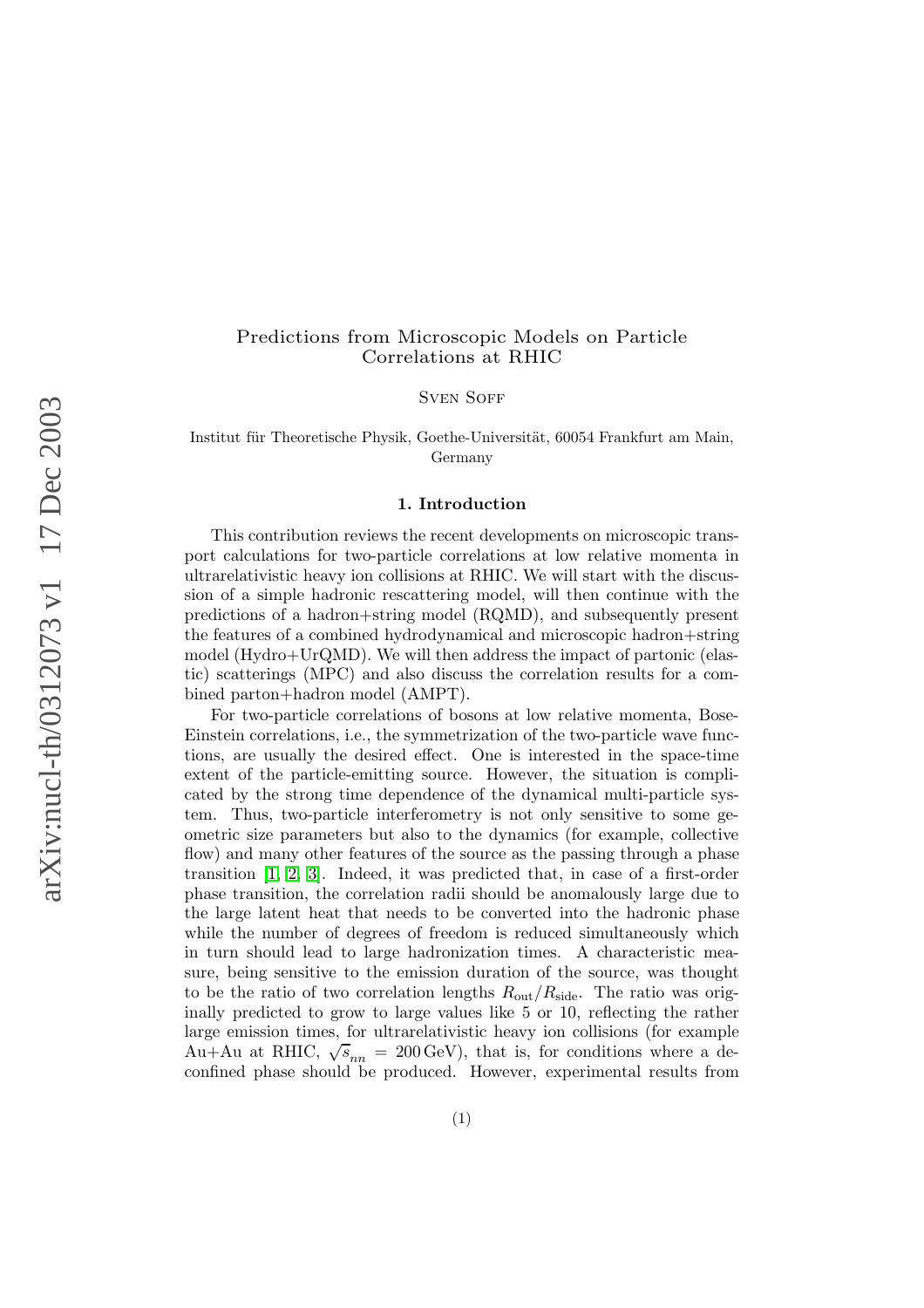RHIC [\[4,](#page-4-3) [5\]](#page-4-4) show ratios close to unity, even for various transverse momenta. One might conclude from this that hadronization times are short, possibly too short to support a first-order phase transition scenario. Indeed, there are indications (even though not settled yet) from lattice QCD that at RHIC (high T, low  $\mu$ ) a cross-over transition might take place instead. For a thorough theoretical understanding of the underlying dynamics and the corresponding correlations one needs transport theory. Hydrodynamics has the advantage of its simple conceptual idea and the possibility to study explicitly the impact of different equations of state. However, twoparticle interferometry at low relative momenta is also very sensitive to the dynamics close to the decoupling from the system (at the freeze-out). Microscopic transport theory allows one to calculate explicitly the freeze-out without relying on particular prescriptions. This provides one of many motivations to study the correlations in the framework of microscopic transport theory. Here, we systematically review the recent predictions from various microscopic transport models and discuss what can be learned from obvious discrepancies or seeming agreement.

## 2. Correlation functions and the  $R_{\text{out}}/R_{\text{side}}$  ratio from microscopic freeze-out information

The microscopic description provides discrete phase-space points for the last (strong) interactions. For Gaussian sources, the geometrical size parameters (correlation lengths) in the out-side-long coordinate system can be written as (see, for example, [\[3\]](#page-4-2))

$$
R_s^2 = \langle \tilde{y}^2 \rangle
$$
,  $R_o^2 = \langle (\tilde{x} - \beta_t \tilde{t})^2 \rangle$ ,  $R_l^2 = \langle (\tilde{z} - \beta_l \tilde{t})^2 \rangle$ ,

where  $\tilde{t}, \tilde{x}, \tilde{y}$ , and  $\tilde{z}$  are the space-time coordinates relative to the mean source centers  $\tilde{x}_{\mu} = x_{\mu} - \langle \tilde{x}_{\mu} \rangle$ . These expressions enlighten the mutual interplay of spatial and temporal components for the correlation radii and also enable their disentanglement. However, for a direct comparison to experimental data the explicit calculation of correlation functions

$$
C_2 - 1 \simeq \frac{\int d^4x S(x, \mathbf{K}) \int d^4y S(y, \mathbf{K}) \exp[2ik \cdot (x - y)]}{\int d^4x S(x, \mathbf{K})|^2}
$$

is necessary [\[6,](#page-4-5) [7,](#page-4-6) [8,](#page-4-7) [9\]](#page-4-8).  $S(x, K)$  represents the classical source function depending on position and momentum. The  $C_2$ 's are subsequently fitted to a Gaussian form of the correlator,

$$
C_2 = 1 + \lambda \exp(-q_o^2 R_o^2 - q_s^2 R_s^2 - q_l^2 R_l^2)
$$

This procedure is the standard method how to extract the correlation radii.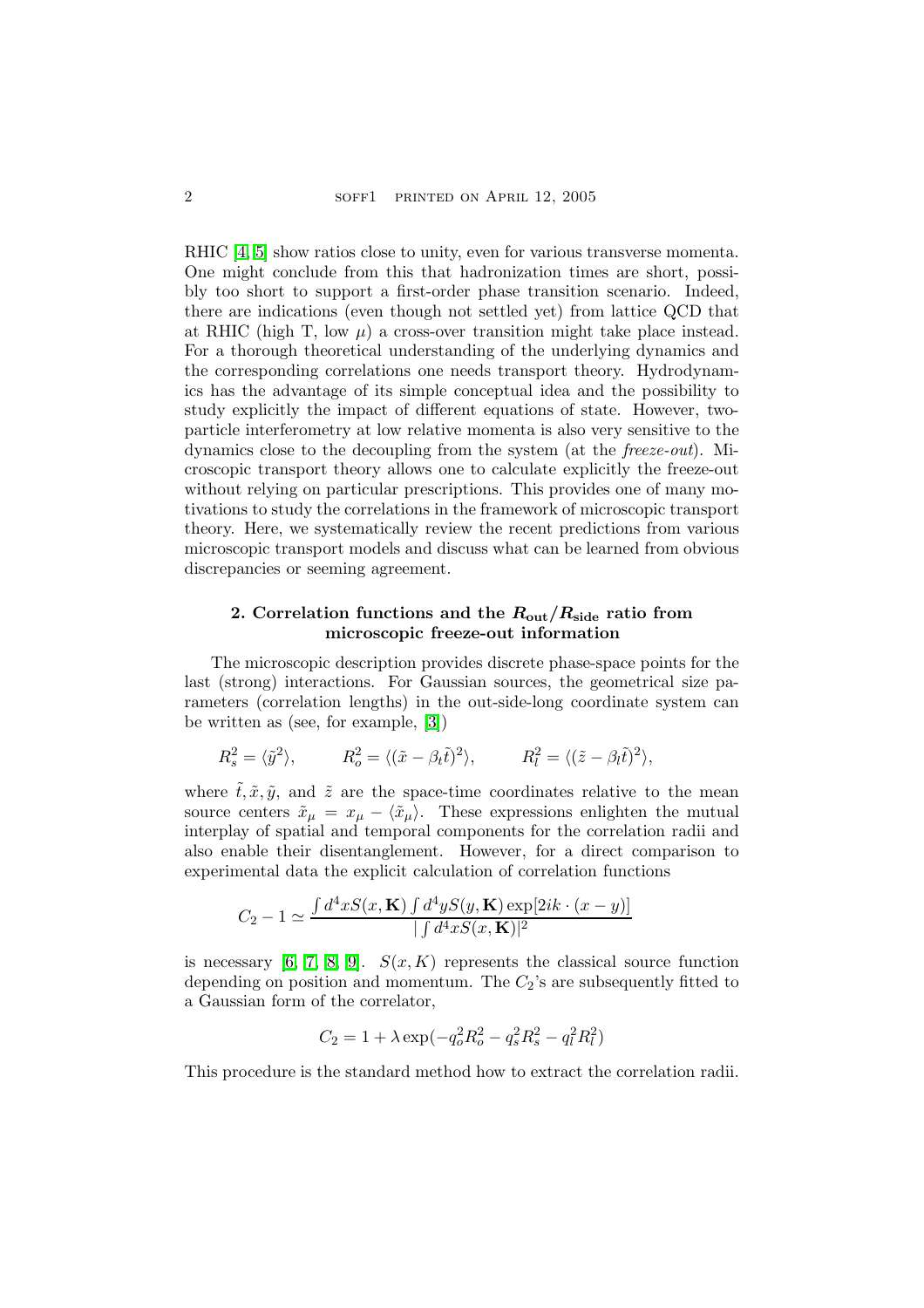As a first example we report the findings obtained with a simple hadronic rescattering model [\[10\]](#page-4-9). Starting from an initial thermalized state at  $\tau_{\text{had}} = 1 \,\text{fm/c}$  with a temperature  $T = 300 \,\text{MeV}$  and a width of a Gaussian rapidity distribution  $\sigma_y = 2.4$ , hadrons are rescattering until they reach freeze-out. The parameters were chosen such that the final global observables are reproduced. Surprisingly, the results of this purely hadronic approach for the correlation radii show only small differences to the data. The ratio  $R_{\rm o}/R_{\rm s}$  is only slightly larger than unity and the radii are roughly reproduced. This model relies on rather strong assumptions as the very fast hadronization or the existence of hadrons at large energy densities of several  $GeV/fm<sup>3</sup>$ ; hence, the interpretation of the obtained results is rather difficult although they contribute to the general picture of HBT correlations from microscopic models at RHIC.

The RQMD model, relying on (di)quark, hadron and string degrees of freedom, has also been applied to extract the correlation radii [\[6\]](#page-4-5). The fitted radii are again roughly reproduced (the calculated radii are typically  $\sim$  1 fm larger than the exp. data), the ratios are 1.2–1.4 for the calculations and closer to unity for the data  $(0.9-1.1)$  by possibly exhibiting an opposite  $p_t$ -dependence. This model does not *explicitly* include a phase transition to quark-gluon matter. However, during the high density phase the effective degrees of freedoms are string excitations and constituent (di)quarks. The finite (default) formation times (until string fragmentation) may lead to a lack of pressure (that are reflected in elliptic flow values smaller than data). Still the obtained radii do show reasonable magnitudes indicating that the freeze-out dynamics may dominate the HBT radii. Using such a sophisticated microscopic model only for the later, more dilute stages of the system evolution and describing the high density phase by hydrodynamics has several advantages. One can explicitly study the dependencies on the equation of state by simultaneously following a realistic freeze-out. The UrQMD model has been coupled at the hadronization hypersurface to an initial hydrodynamic scaling flow for the early phase  $[8, 11, 7]$  $[8, 11, 7]$  $[8, 11, 7]$ . First-order phase transition scenarios with different values for the critical temperature  $T_c$  ( $\sim$  latent heat) have been studied. The fitted  $R_s$  radii agree with data while  $R_o$  (and  $R_l$ ) are overpredicted ( $\sim 20-30\%$ ). Several studies have been performed to check possible improvements. In-medium modifications (of the  $\rho$  meson), for example, improve the comparison (in particular for  $R_l$ ) [\[8\]](#page-4-7) that correspond to effectively increased opacities. Another sensitivity, that to the transition temperature  $T_{switch}$  (hydro-micro) is shown in the figure. The comparison to data improves if this transition is performed later in the hadronic phase  $(T_{switch} = 130 \,\text{MeV})$  instead of the default transition temperature at hadronization ( $T_{\text{switch}} = T_c = 160 \,\text{MeV}$ ). Then, the non-ideal microscopic phase is shorter, reducing the radii.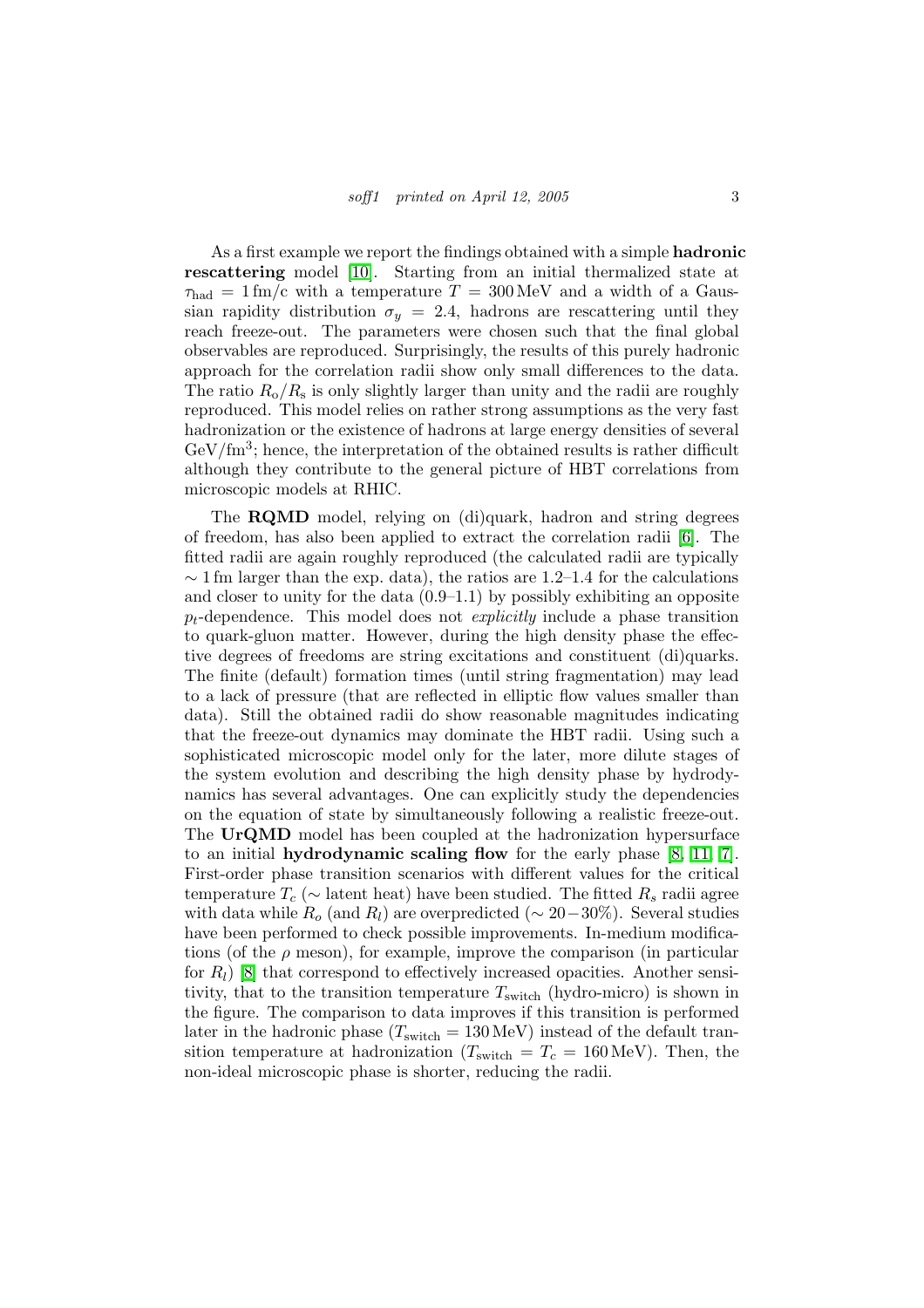

Fig. 1. HBT-radius parameters  $R_{\text{out}}$ ,  $R_{\text{side}}$ ,  $R_{\text{long}}$ , and intercept parameter  $\lambda$  as a function of the transverse momentum  $K_T$  as calculated from the phase space distribution of the 'QGP+hadronic rescattering' model (Hydro+UrQMD) for central nucleus nucleus collisions at RHIC compared to data from STAR and PHENIX. The transition temperature is varied from  $T_{sw} = T_c = 160 \,\text{MeV}$  (full circles) to  $T_{\rm sw} = 130 \,\text{MeV}$  (full squares).

Eventually, we discuss models that are (partially) based on partonic degrees of freedom. The MPC models a classical gluon gas including elastic collisions [\[12\]](#page-4-11). The main ingredient studied is the transport opacity  $\chi \sim \sigma_{tr} \cdot dN_q(\tau_0)/d\eta$  being proportional to the transport cross section and gluon density. It has to be emphasized that no hadronic phase or resonances have been taken into account. Thus, the pure parton dynamics effects are studied without asking whether these dependencies survive a possible subsequent hadronic phase and/or resonance effects. Larger opacities naturally lead to later decoupling times. The calculated radii increase with opacity  $(R_o, R_l)$  but are still smaller than data (opposite to ideal hydro).  $R_s$  seems to be unaffected by the early parton dynamics, i.e., it does not depend on  $\chi$ . While these trends are important for demonstrating the sensitivities of HBT to the early dynamics it has to be kept in mind that for a quantitative comparison to data hadrons/resonances have to be taken into account (beyond the simplified mapping gluon $\rightarrow \pi$ ).

Finally, AMPT, a combined model of initial (hard+soft) collisions, elastic parton scatterings, and a hadron cascade has been used to study the impact of different elastic parton cross sections and the so-called string fusion mechanism (the parton content of the soft strings is required to participate